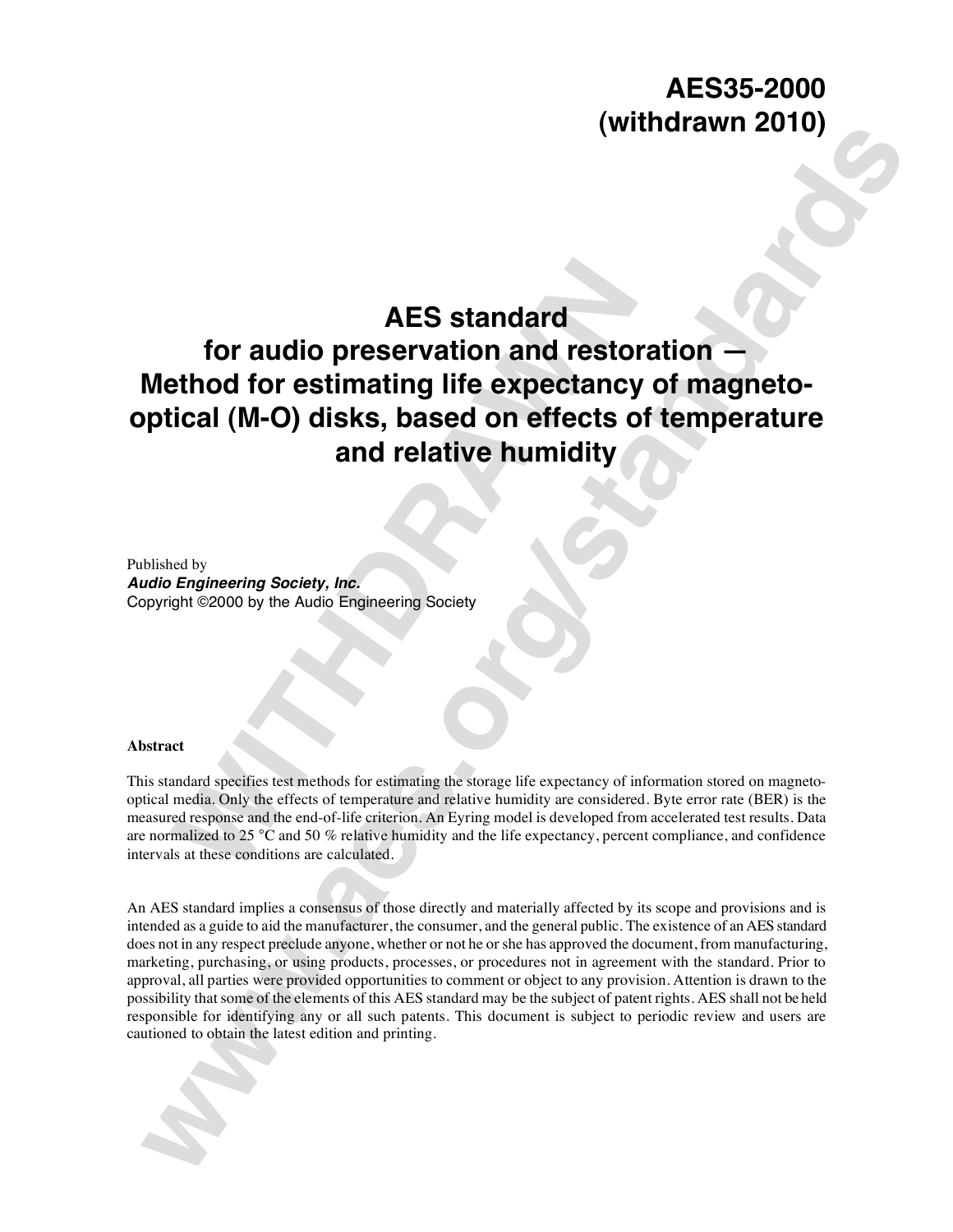$-2-$ 

### **Contents**

| 6.4 Survivor analysis<br>11 |  |
|-----------------------------|--|
|                             |  |
|                             |  |
|                             |  |
|                             |  |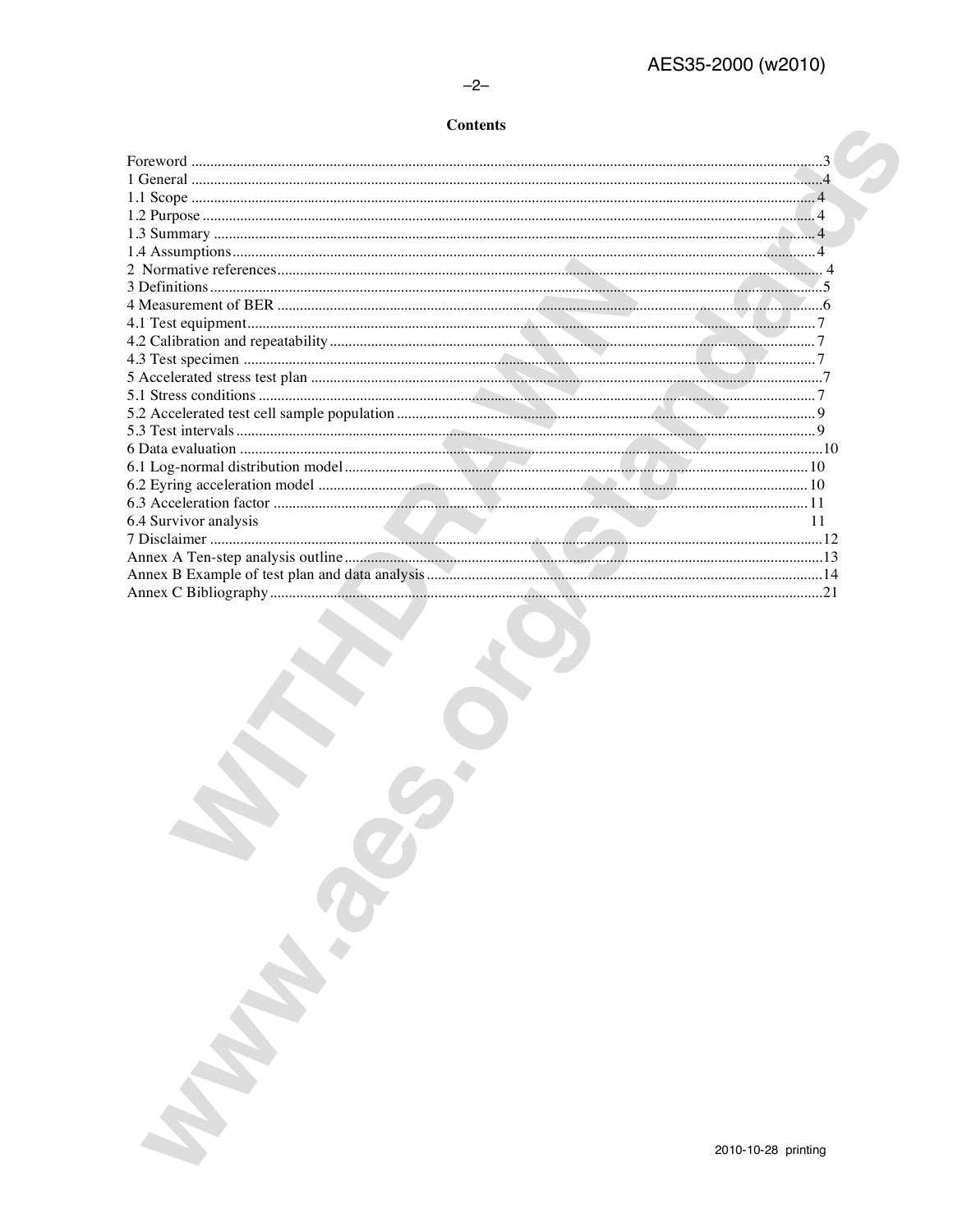#### **Foreword**

[This foreword is not a part of *AES standard for audio preservation and restoration — Method for estimating life expectancy of magneto-optical (M-O) disks, based on effects of temperature and relative humidity, AES35-2000.]* 

minite on the Preservation and Restoration of Audio Recording as part of properties of the Condical (M-O) Disks. The standard was developed as part of properties (M-O) Disks. The standard was developed as part of propertie **Examples Law Concert of AS consideration and Concertainment of AS consideration and Concertainment of AS consideration and Concertainment of AS Concertainment of AS Concertainment of AS Concertainment of AS Concertainment** This standard was prepared by the SC-03-03 Working Group on Optical Systems and Media of the SC-03 Subcommittee on the Preservation and Restoration of Audio Recording as part of project AES-X52 Life Expectancy of Magneto-Optical (M-O) Disks. The standard was developed as part of project AES-X80, Liaison with ANSI/PIMA IT9-5.

The writing group was lead by William Murray.

William Murray, chair SC-03-03 2000-03-21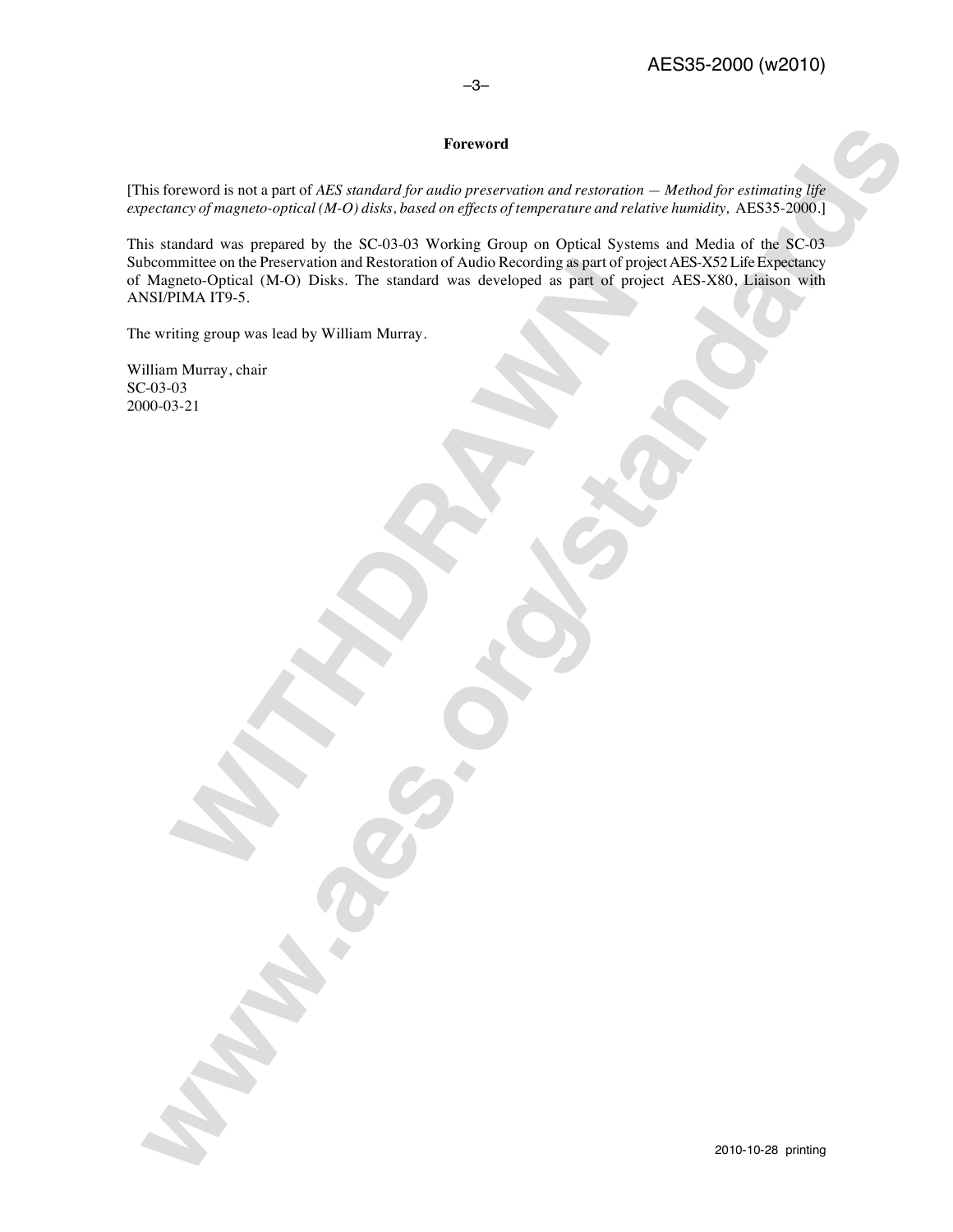## **AES standard**

–4–

## **for audio preservation and restoration — Method for estimating life expectancy of magnetooptical (M-O) disks, based on effects of temperature and relative humidity**

#### **1 General**

#### **1.1 Scope**

This standard specifies test methods for estimating the storage life expectancy (LE) of information stored on rewritable and write once magneto-optical media. Only the effects of temperature and relative humidity (RH) are considered.

#### **1.2 Purpose**

The purpose of this standard is to establish a methodology for estimating the storage LE of information stored on magneto-optical disks. This methodology provides a technically and statistically sound procedure for obtaining and evaluating accelerated test data. The methodology deals only with the effects of temperature and humidity on the storage of media.

#### **1.3 Summary**

**For audio preservation and restonly that the conduct of the system and the system of the system of the system of the system of the system of the system of the system of the system of the system of the system of the system AES standard<br>
Second for such presentation and restoration —**<br> **Welfood for estimating life expectancy of magneto-<br>
Method for estimating life expectancy of magneto-<br>
Second and relative humidity<br>
Control<br>
Second and rela** A sampling of eighty disks is baseline tested for byte error rate (BER) then divided into five groups according to a specified plan. Each group of disks is exposed to one of five combinations of temperature and relative humidity (stress). During the exposure, disks are periodically removed from the environmental test cell according to a set plan. These disks are then retested for BER. They are then returned to the cell for additional increments of exposure at the same stress. For each disk, the time to reach EOL (loss of any information or a BER of  $5 - 10^{-4}$ ), is then determined or estimated. For each stress condition the resulting service life data are fitted to a log-normal distribution for that stress. The resulting five sets of parameters for lifetime, temperature, and relative humidity are regressed to fit an Eyring acceleration model. This model is then used to estimate the distribution of lifetimes for a standardized set of conditions.

#### **1.4 Assumptions**

It is the assumption of this standard that the failure mechanisms acting under the usage conditions are the same as those at the accelerated conditions. Also, it is assumed that the linearity of rate estimated over the accelerated and design conditions is valid. Finally, it is assumed that all failure mechanisms have been accounted for and appropriately modeled.

#### **2 Normative references**

The following standards contain provisions which, through reference in this text, constitute provisions of this document. At the time of publication, the editions indicated were valid. All standards are subject to revision, and parties to agreements based on this document are encouraged to investigate the possibility of applying the most recent editions of the indicated standards.

ISO/IEC 10089 (1991) *Information technology — 130 mm rewritable optical disk cartridge for information interchange*. Geneva, CH: International Electrotechnical Commission.